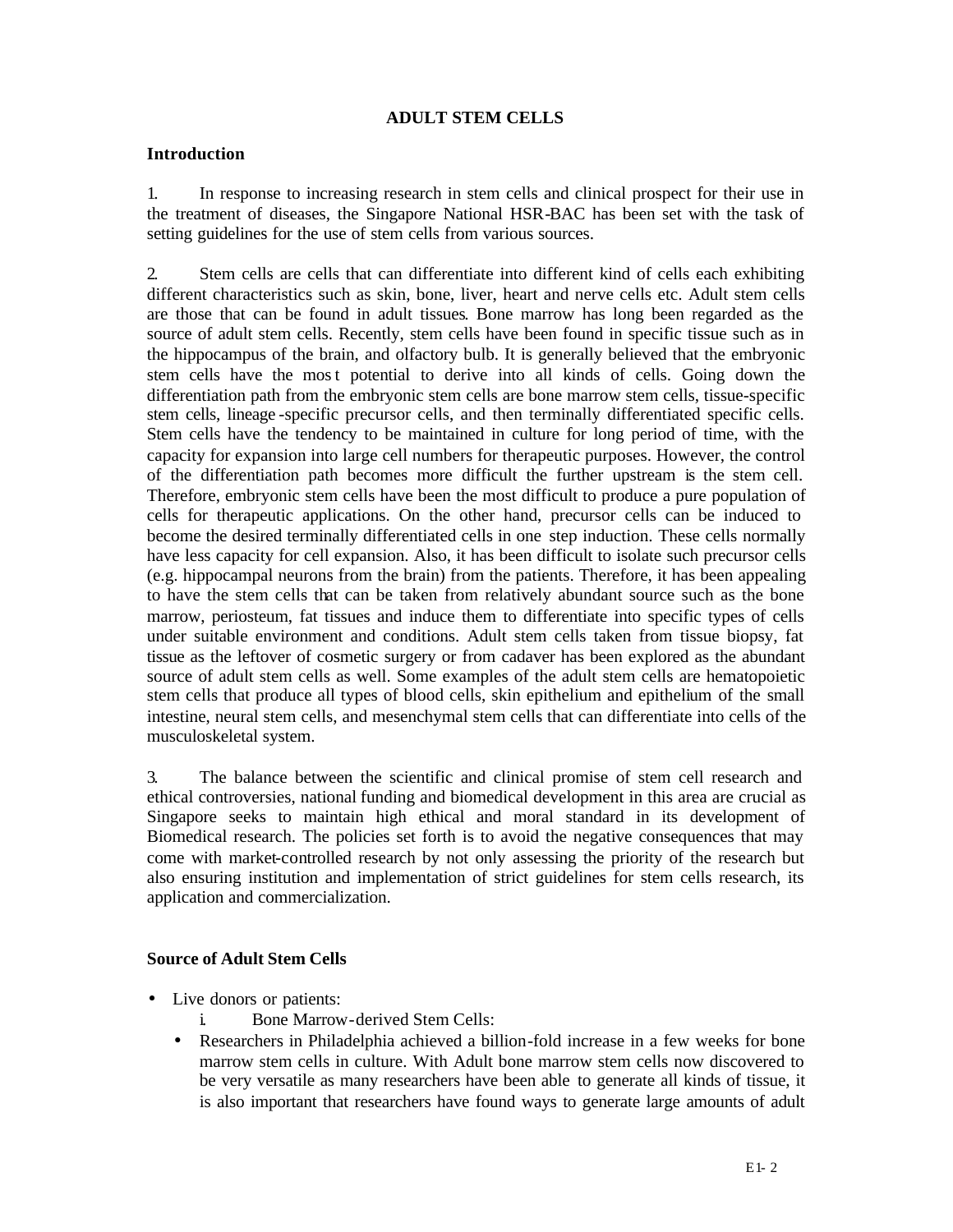bone marrow stem cells for research. This creates an abundant supply of cells for research and will be useful in subsequent development of supplies for treatment and other research and therapeutic applications.

David Colter *et al*.; "Rapid expansion of recycling stem cells in cultures of plasticadherent cells from human bone marrow"; *Proceedings of the National Academy of Sciences*, USA 97, 3213-3218, March 28, 2000.

ii. Periosteum-derived Stem Cells:

Periosteum responds to dynamic fluid pressure by proliferating In vitro, *Journal of Orthopaedic Research, Volume 17, Issue 5, 1999, Pages 668-677* Saris D.B.F.; Sanyal A.; An K.-N.; Fitzsimmons J.S.; O'Driscoll S.W.

Periosteally derived osteoblast-like cells differentiate into chondrocytes in suspension culture in agarose, *Anatomical Record, Volume 259, Issue 2, 1 June 2000, Pages 124 -130*  Bahrami S.; Stratmann U.; Wiesmann H.-P.; Mokrys K.; Bruckner P.; Szuwart T.

Bone and cartilage formation in diffusion chambers by subcultured cells derived from the periosteum. *Bone 1900;181 -8* 

iii. Fat tissues-derived Stem Cells:

Tissue engineering of bone and cartilage using rat adipo-derived stem cells, *Tissue Engineering, Volume 6, Issue 6, December 2000, Page 689* Huang, J. I. ; Beanes, S. R. ; Zhu, M. ; Lorenz, H. P. ; Benhaim, P. ; Hedrick, M. H.

 Multilineage cells from human adipose tissue: Implications for cell-based therapies, *Tissue Engin eering, Volume 7, Issue 2, April 2001, Pages 211 -228*  Zuk, Patricia A.; Zhu, Min; Mizuno, Hiroshi; Huang, Jerry; Futrell, J. William; Katz, Adam J.; Benhaim, Prosper; Lorenz, H. Peter; Hedrick, Marc H.

Multi-lineage cells from human adipose tissue: Implic ations for cell-based therapies, *Tissue Engineering, Volume 6, Issue 6, December 2000, Page 655* Zhu, M.; Zuk, P. A.; Mizuno, H.; Huang, J.; Futrell, J. W.; Katz, A. J.; Benhaim, P.; Lorenz, H. P.; Hedrick, M. H.

Multi-lineage cells isolated from liposuctioned adipose tissue undergo osteogenesis in vitro and in vivo, *Tissue Engineering, Volume 6, Issue 6, December 2000, Page 689*  Zuk, P. A.; Chaudhari, S.; Katz, A.; Benhaim, P.; Lorenz, H. P.; Hedrick, M. H.

• Cadaveric Tissues: Cadavers are potential source of stem cells. Scientists managed to extract immature progenator cells from cadavers.

Fred Gage's group in UCSD; "Progenator cells from human brain after death"; *Nature*, 411: 42-43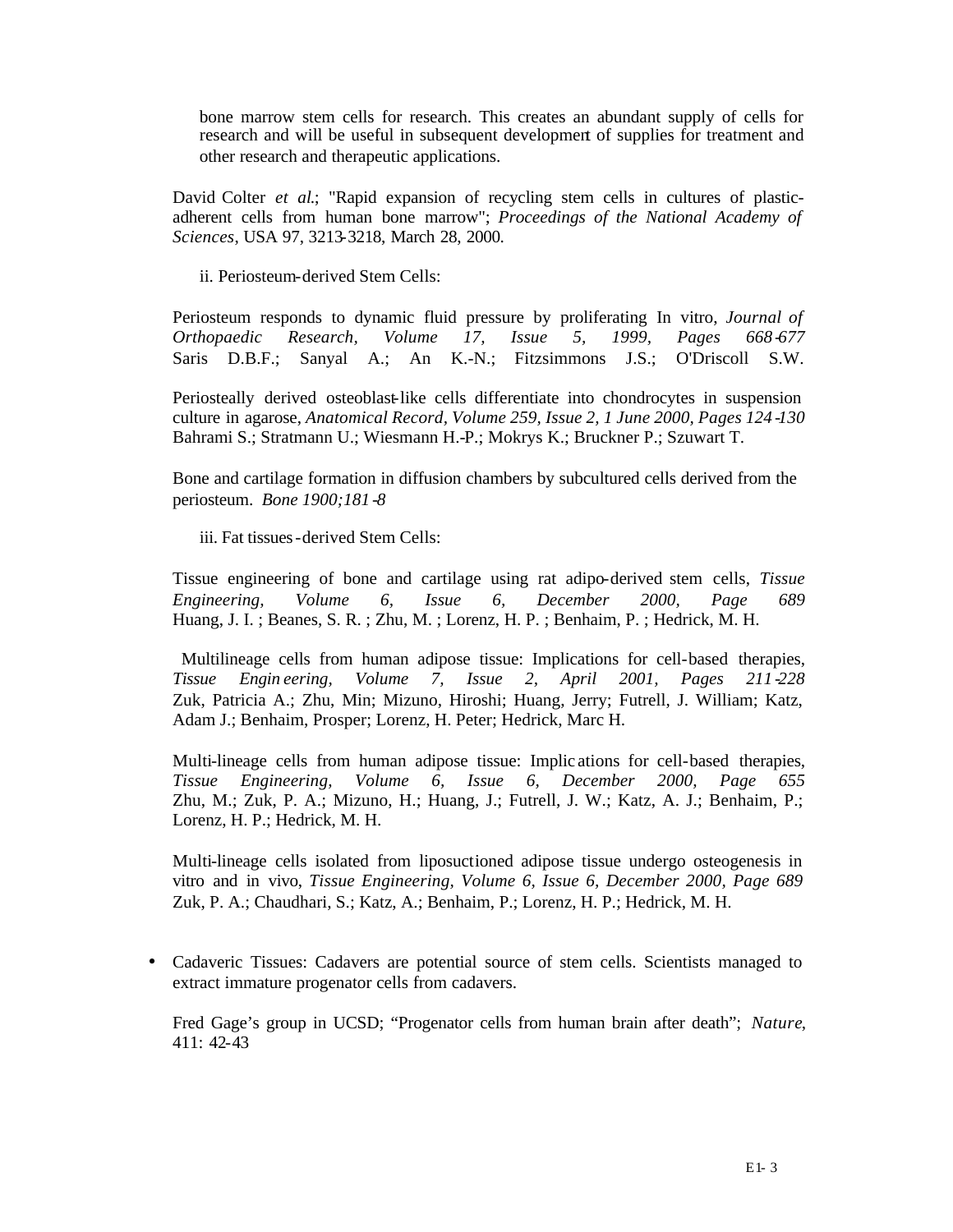## **Potential Applications of Adult Stem Cells**

• Bone marrow stem cells shown to form **liver** tissue. This can be very useful as liver transplants are scarce. The patient's bone marrow stem cells could potentially be used to form liver tissue that would also be rejected by the patient compared with foreign donor organ liver tissue.

Neil Theise *et al*.; "Liver from Bone Marrow in Humans"; *Hepatology* 32, 11-16, July, 2000.

• Bone marrow stem cells have also been shown to generate **neurons**. This could be useful in generating the brain tissue to replenish dopamine producing cells which are deficient in Parkinson Syndrome patients.

J. Sanchez-Ramos *et al*.; "Adult Bone Marrow Stromal Cells Differentiate into Neural Cells in Vitro"; *Experimental Neurology* 164, 247-256.

- A team at the Albert Einstein College of Medicine in New York took rat stem cells from the cortex and injected them into the brains of both normal adult rats and those damaged by stroke. Stroke patients could potentially recover much better from a stroke with the help of stem cells which would form new mature brain neurons.
- Also, other tissues that have been found to be possibly many other types of tissue. Researchers with Osiris Therapeutics and Johns Hopkins University have shown that adult stem cells from human bone marrow have the capacity to regenerate not only more bone marrow, but also numerous other tissue types as well. In culture, the cells were stimulated to form either **bone, cartilage, or fat cells**. The cells appear to have the potential to form other tissues as well, including **tendon and muscle.**

M.F. Pittenger *et al*.; "Multilineage potential of adult human mesenchymal stem cells"; *Science* 284, 143-147, April 2, 1999.

- Apart from bone marrow, other researchers have been successful in isolating stem cells from periosteum and fat tissues, and have demonstrated the pluripotency of these cells to differentiate into bone, cartilage, ligament, tendon and heart muscle cells.
- Bone marrow stem cells have been shown by Drs. Margaret Goodell and Karen Hirschi at Baylor College of Medicine to stem cells taken from the bone marrow of an adult mouse and transplanted into the bone marrow of another adult mouse had the capability to transform into **blood vessels and cardiac muscle.** This could potentially help millions of heart attack victims with damaged cardiac muscle and prevent heart failure.

Margaret Goodell and Karen Hirschi ; The Journal of Clinical Investigation. June 1, 2001

#### **Technical controversies**

4. There have been controversies that adult stem cells can be a replacement for embryonic stem cells. In general, the adult stem cells seem to be limited in proliferation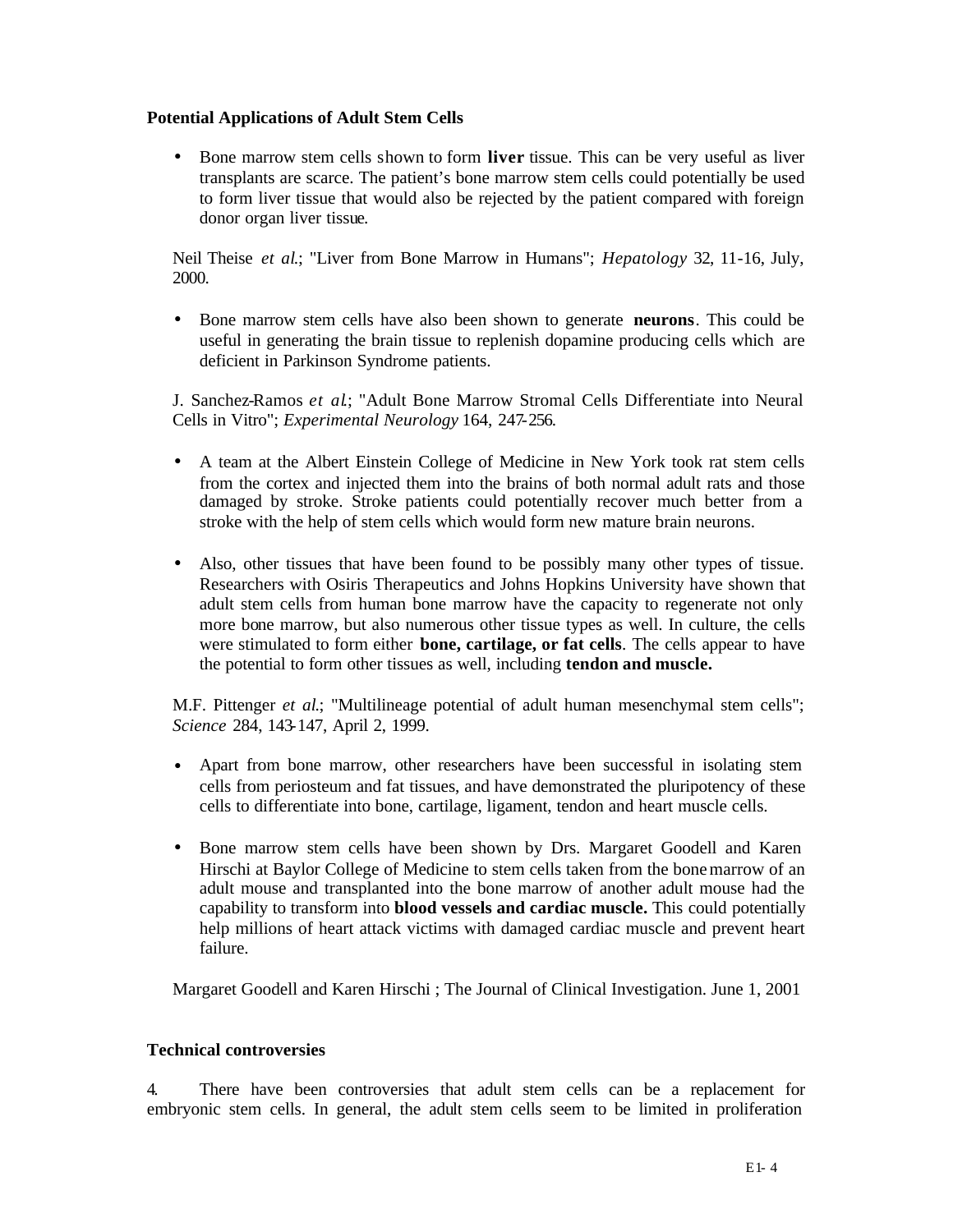capabilities and the breadth of applications. The source of the cells is also relatively limited. On the other hand, increasing evidences have documented that adult stem cells can give rise to cells beyond their normal developmental lineages so that they are more plastic than previously believed. Since the adult stem cells can be more readily induced to produce relatively pure populations of terminally differentiated cells for therapeutic applications, these adult stem cells would have more immediate applications and interest from the industrial sectors. Therefore, the guidelines that regulate the research and applications involving these cells are also more urgently needed.

#### **Scientific and Medical Considerations**

5. Stem cells are found in the body, some more differentiated and committed than others. When stem cells divide, some progeny develop into specific cell types while others remain as stem cells, for the repair of tissues that have undergone wear and tear. These stem cells are capable of continuously reproducing themselves and serve to renew tissue throughout an individual's life.

- 6. Although feasible, the following should be prohibited:
	- **i.** *Hybrid* cloning human (or animal) embryos generated asexually by somatic cell transfer or similar cloning techniques where the nucleus of an adult human cell is introduced into an enucleated human or animal ovum (ES cells). This may be considered as either adult-hybrid or embryonic (hybrid) stem cells.

Although there is much promising research and studies suggesting that it is scientifically and technically limited, there is no legal restriction or ethical guideline for this sort of hybrid cell, consent and risks. Although the source is part adult, its hydrid nature alters the ethics governing its development, use and application.

#### **ii.** *Reprogrammed Adults Cells*

The derivation of stem cells from reprogrammed adult cells must also be monitored as our knowledge and understanding of cell and organ develop.

**iii.** *Mixing of human and animal tissues* Should not be permitted. Must be in compliance with International Regulations and Acts.

7. The need for an Ethical Oversight and Review Committee at the National and Instituitional level and compliance by the private sector with these recommendations is essential.

#### **Legal and ethical issues**

8. Since adult stem cells do not involve Human Embryos, the major issues would involve informed consent and analysis of risks associated with the use of such cells in various applica tions. (NIH guidelines)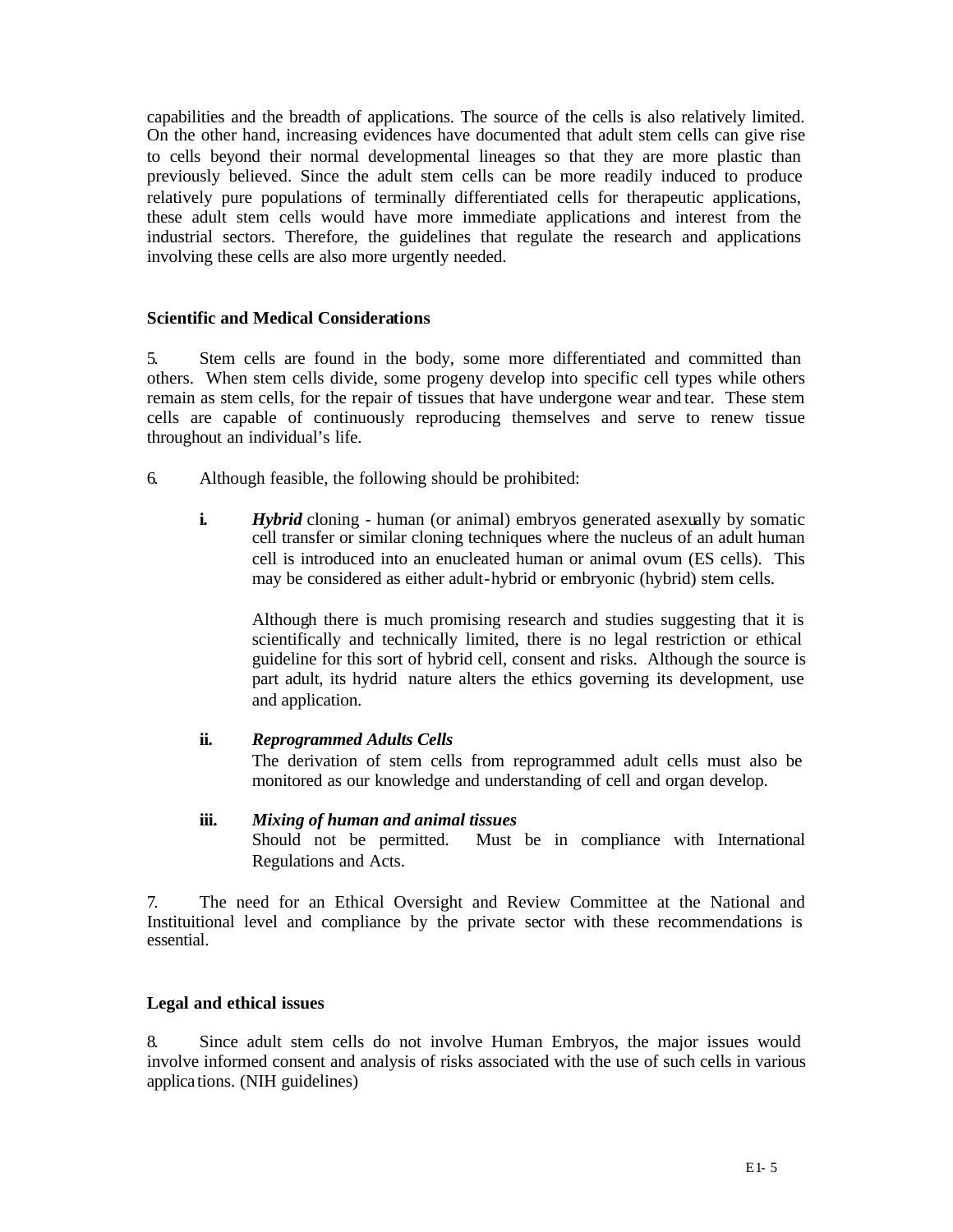9. Provision should be made for not only hydrid, unforeseen but also case-by-case circumstances in aspects relation to the retrieval to the application and all intermediary stages of stem cell research.

# **Religious Perspective**

10. As a multiracial country, Singapore is posed with numerous traditional and religious beliefs. The retrieval, processing and application of stem cells must comply with the general beliefs of these sectors. This may include the following:

- Respect for the dead
- Avoidance of cadaveric tissues and cell retrieved from cadavers

It is recommended that a study on the reactions of different relevant religions towards these issues be commissioned.

## **Other issues**

- Financial issues such as how the public funding can be used for such research:
- Restricted research such as the definitions and scopes of research activities that certainly cannot be carried out such as intentionally removing biopsy samples from patients without well-informed consent for research purpose only.
- Identifier and ownership issues such as who owns the cells and how to track the source of these cells, which tend to tremendous commercial implications later.
- Guidelines for Informed Consent:

Guidelines for the use and application of *biopsy* or *Cadaveric tissue* must be in accordance with stem cells research and international organ-tissue retrieval and donation Act. Guardian and proxies of the deceased must have an accurate account of their role in relation to the deceased. The organs or tissues must be offered with *no commercial or financial interest* on the part of the guardians or proxies. Written and informed consent must be obtained from the donor.

- Safety:
	- Precaution to ensure non-oncogenic nature of cell, tissues or organs transplanted or risk of tumors after transplantation.
	- Disease-free
	- Genetically sound- unpredictable mutations
	- Regulation of Human cellular and tissue -based products
	- Purity of the products
- Oversight of the implementation of the guidelines

An Oversight and Review Committee is crucial and reports of misconduct should be anonymously submitted to encourage individual responsibility in ensuring the highest possible standard is maintained. Free, voluntary and unanimous reporting of misconduct must be supported. The national biomedical research funding bodies